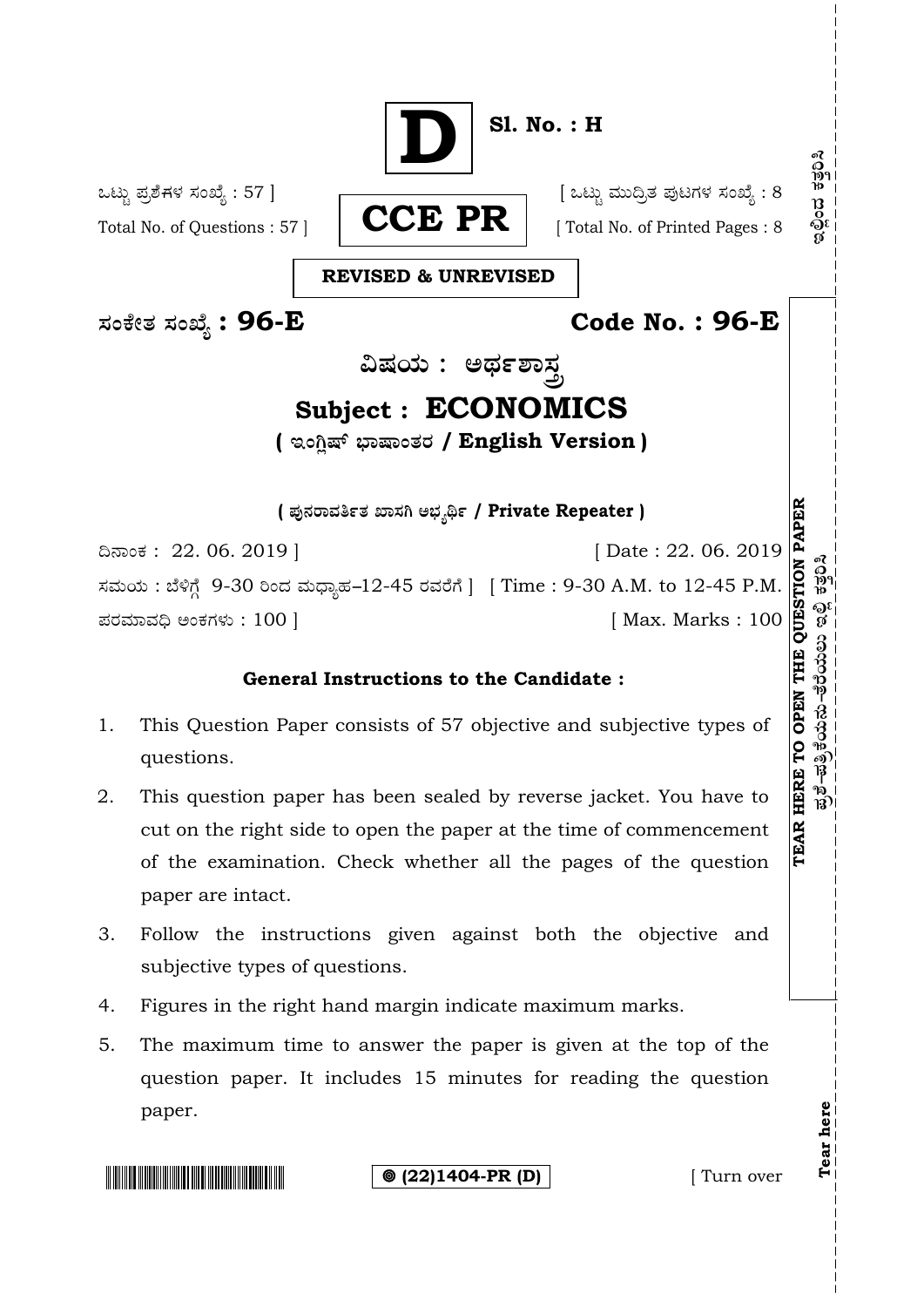#### **96-E** 2 **CCE PR**

- I. *Four* alternatives are given for each of the following questions / incomplete statements. Only one of them is correct or most appropriate. Choose the correct alternative and write the complete answer along with its letter of alphabet.  $10 \times 1 = 10$ 
	- 1. The country which has highest national income is
		- (A) Japan (B) India
		- (C) Kenya (D) Bangladesh.
	- 2. The highest gold producing state of India is
		- (A) Karnataka (B) Tamil Nadu
		- (C) Madhya Pradesh (D) Andhra Pradesh.
	- 3. The first country to introduce family planning in the world is
		- (A) China (B) India
		- (C) Bangladesh (D) Sri Lanka.
	- 4. Green Revolution is
		- (A) increase in production of fruits
		- (B) increase in production of milk
		- (C) increase in production of fish
		- (D) increase in production of agricultural produce.
	- 5. The topmost bank in agricultural finance is
		- (A) NABARD (B) Land Development Bank
		- (C) Co-operative Bank (D) Regional Rural Bank.

###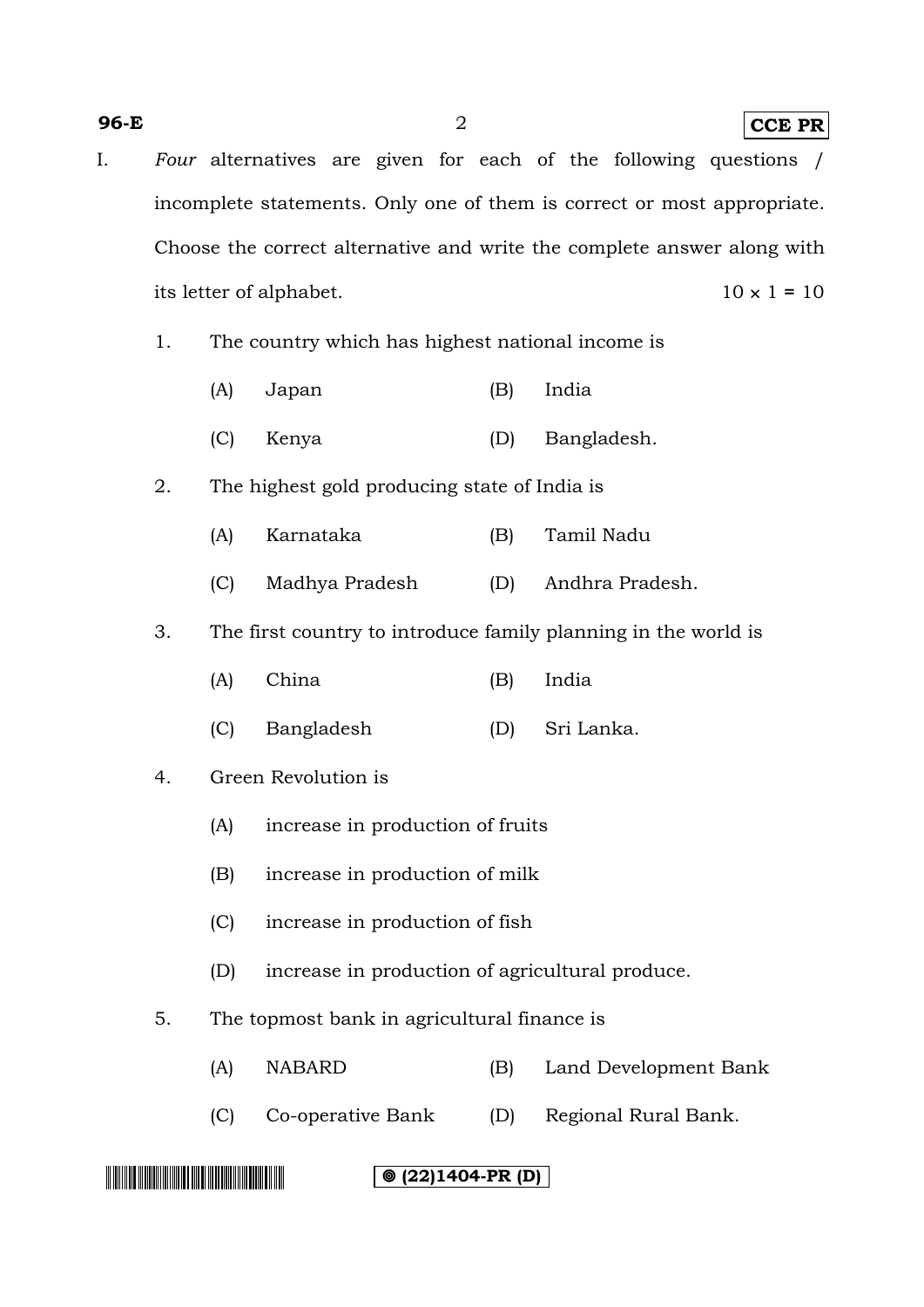**CCE PR** 3 96-E

6. Abolition of Bonded Labour Act was implemented in the year

| $(A)$ 1966 | (B) 1976 |
|------------|----------|
|------------|----------|

- (C) 1986 (D) 1996.
- 7. As agriculture is seasonal based occupation
	- (A) income of agricultural labourer has decreased
	- (B) farmers are getting more profit
	- (C) government is getting more revenue
	- (D) price of agricultural produce is decreasing.
- 8. Increase in price continuously results in
	- (A) poor people could not fulfil their basic needs
	- (B) rich people are purchasing more goods
	- (C) demand is increasing for goods
	- (D) rich people have reduced below poverty line.
- 9. Road transport is important means of transport in India because
	- (A) India is a developing country
	- (B) India is a country of villages
	- (C) India is a country of towns
	- (D) India is a underdeveloping country.

#### **(22)1404-PR (D)** [ Turn over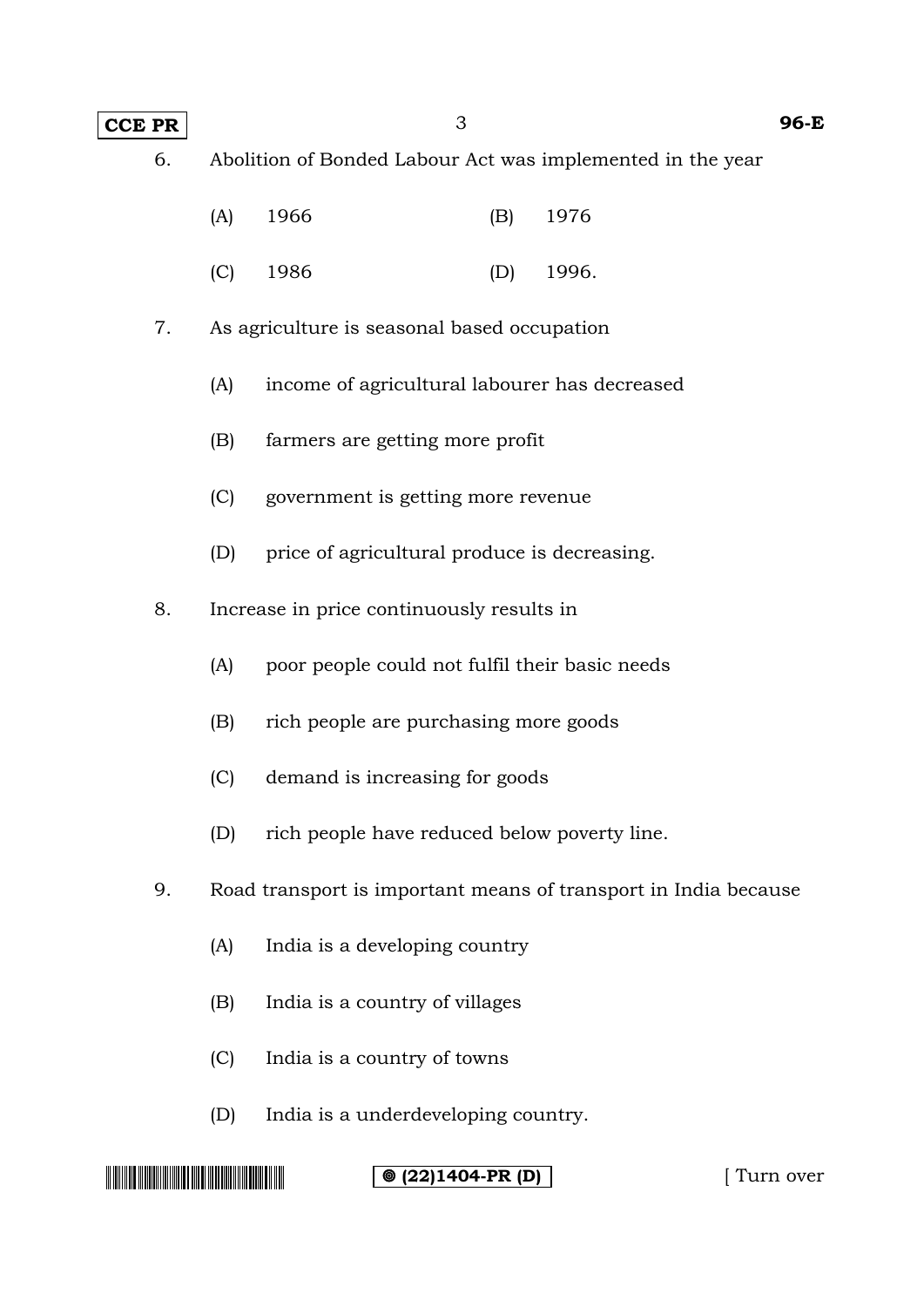| 96-E                                                         |                                                                                                                                          |                                                     | $\overline{4}$                                                                        |                  |                  | <b>CCE PR</b>    |  |  |
|--------------------------------------------------------------|------------------------------------------------------------------------------------------------------------------------------------------|-----------------------------------------------------|---------------------------------------------------------------------------------------|------------------|------------------|------------------|--|--|
|                                                              | 10.                                                                                                                                      | The special power given to Reserve Bank of India is |                                                                                       |                  |                  |                  |  |  |
|                                                              | achieving financial and economic stability<br>(A)<br>(B)<br>controlling all cooperative banks<br>(C)<br>formulating rules and regulation |                                                     |                                                                                       |                  |                  |                  |  |  |
|                                                              |                                                                                                                                          |                                                     |                                                                                       |                  |                  |                  |  |  |
|                                                              |                                                                                                                                          |                                                     |                                                                                       |                  |                  |                  |  |  |
|                                                              |                                                                                                                                          | (D)                                                 | maintaining land development banks.                                                   |                  |                  |                  |  |  |
| II.                                                          | 11.                                                                                                                                      |                                                     | Match the $A$ with list $B$ and write it:                                             |                  |                  | $1 \times 5 = 5$ |  |  |
|                                                              |                                                                                                                                          |                                                     | А                                                                                     |                  | $\boldsymbol{B}$ |                  |  |  |
|                                                              |                                                                                                                                          | a)                                                  | Tarapur                                                                               | i)               | Rajasthan        |                  |  |  |
|                                                              |                                                                                                                                          | b)                                                  | Narora                                                                                | $\overline{11}$  | Tamil Nadu       |                  |  |  |
|                                                              |                                                                                                                                          | $\mathbf{c}$                                        | Ranapratap Sagar                                                                      | $\overline{111}$ | Maharashtra      |                  |  |  |
|                                                              |                                                                                                                                          | d)                                                  | Kakrapara                                                                             | iv)              | Karnataka        |                  |  |  |
|                                                              |                                                                                                                                          | e)                                                  | Kaiga                                                                                 | $\mathbf{v})$    | Uttar Pradesh    |                  |  |  |
|                                                              |                                                                                                                                          |                                                     |                                                                                       | $\rm{vi)}$       | Gujarat          |                  |  |  |
|                                                              |                                                                                                                                          |                                                     |                                                                                       | vii)             | Andhra Pradesh.  |                  |  |  |
| III.                                                         |                                                                                                                                          |                                                     | Answer the following questions in a word <i>or</i> sentence each : $15 \times 1 = 15$ |                  |                  |                  |  |  |
|                                                              | 12.                                                                                                                                      | What is Economic Development?                       |                                                                                       |                  |                  |                  |  |  |
|                                                              | 13.<br>Cultivable land is expanding. Why?                                                                                                |                                                     |                                                                                       |                  |                  |                  |  |  |
| 14.<br>Why is Rural Electrification Corporation established? |                                                                                                                                          |                                                     |                                                                                       |                  |                  |                  |  |  |
|                                                              | What is irrigation system?<br>15.                                                                                                        |                                                     |                                                                                       |                  |                  |                  |  |  |
| 16.<br>Name the types of agricultural finance.               |                                                                                                                                          |                                                     |                                                                                       |                  |                  |                  |  |  |
|                                                              | 17.<br>When was Indian Imperial Bank established?                                                                                        |                                                     |                                                                                       |                  |                  |                  |  |  |
|                                                              | 18.                                                                                                                                      | What is poverty?                                    |                                                                                       |                  |                  |                  |  |  |
|                                                              | 19.                                                                                                                                      | Mention two types of poverty.                       |                                                                                       |                  |                  |                  |  |  |
|                                                              | 20.                                                                                                                                      | What is the main objective of Nehru Rozgar Yojana?  |                                                                                       |                  |                  |                  |  |  |
|                                                              |                                                                                                                                          |                                                     |                                                                                       |                  |                  |                  |  |  |
|                                                              |                                                                                                                                          |                                                     | $@ (22)1404-PR (D)$                                                                   |                  |                  |                  |  |  |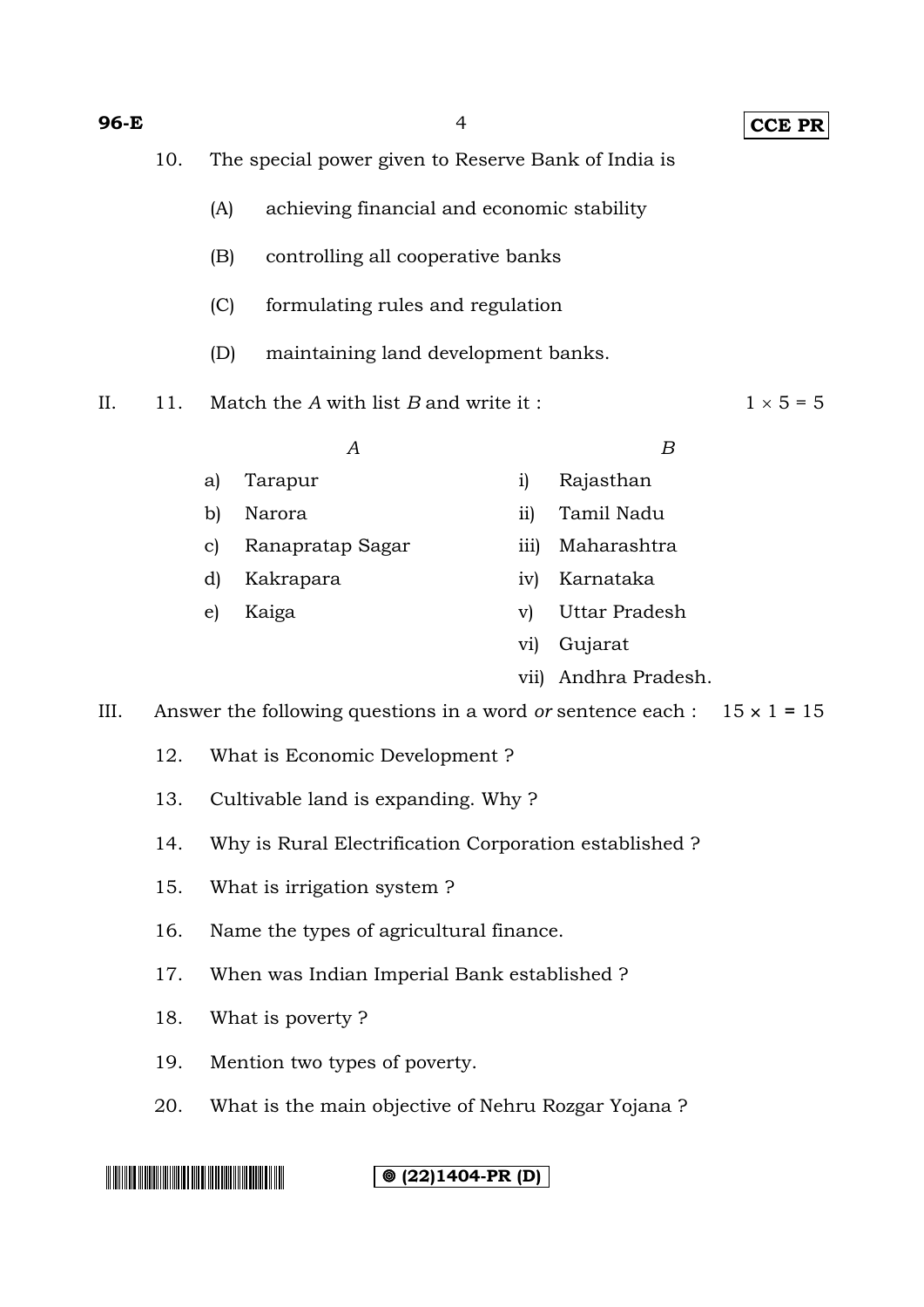#### **CCE PR** 5 **96-E**

21. Which are the two types of basic infrastructure ?

- 22. Who constructs and maintains the National Highways ?
- 23. Which is the central bank of India ?
- 24. When was Reserve Bank of India nationalised ?
- 25. Where was world's first central bank established ?
- 26. What is Trade ?
- IV. Answer the following questions in about *two* to *four* sentences each :

 $24 \times 2 = 48$ 

- 27. How do the social characteristics lead to underdevelopment ?
- 28. What is the causes for the decline in death rate in India ?
- 29. Density of population in India is higher than developed countries. Why ?
- 30. Land reforms have failed in India. Why ?
- 31. Regional rural banks play an important role in agricultural finance. Explain.
- 32. How are the Taccavi loans helpful to the farmers ?
- 33. Name the boards established to develop the cottage and small scale industries.
- 34. How does District Industrial Centres work ?

**(22)1404-PR (D)** [ Turn over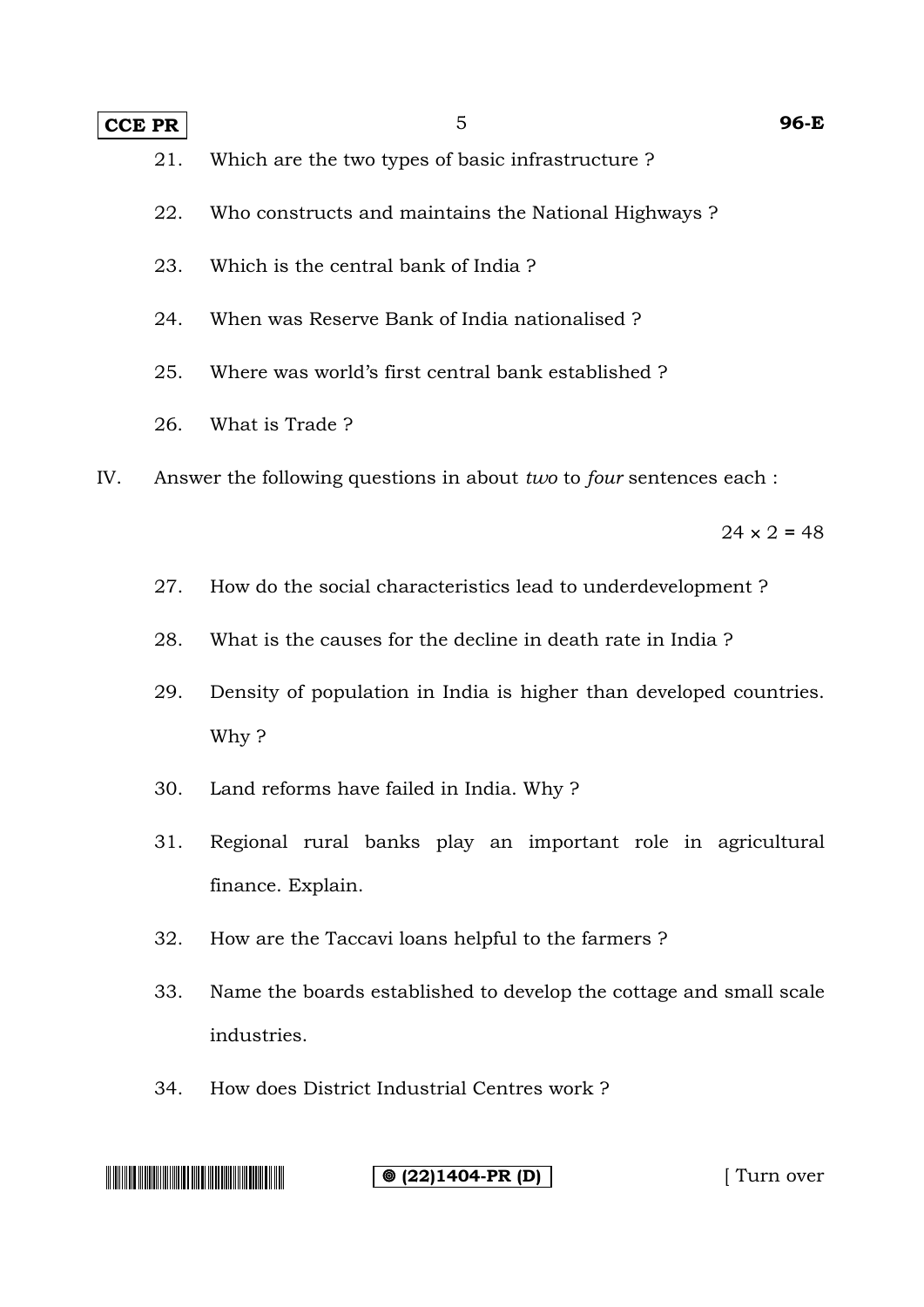**96-E** 6 **CCE PR**

- 35. What are the measures taken to improve the conditions of agricultural labourers ?
- 36. Name the railway track gauges which were in India.
- 37. Indian railway has occupied an important role in economic development. Substantiate.
- 38. Name the important imports of India.
- 39. International trade has become inevitable in the modern world. Why ?
- 40. Explain the direction of India's export.
- 41. How does the overdependence on agriculture reduce national income ?
- 42. How can soil be conserved ?
- 43. List out the uses of forest.
- 44. Mention the uses of aluminium.
- 45. Explain the effects of population explosion.
- 46. Mention any four stages of manpower planning.
- 47. Irrigation is very essential in India. Why ?
- 48. What are the advantages of Green Revolution ?
- 49. Write any two differences between short term and long term credit in agriculture.
- 50. Mention the characteristics of small scale industries.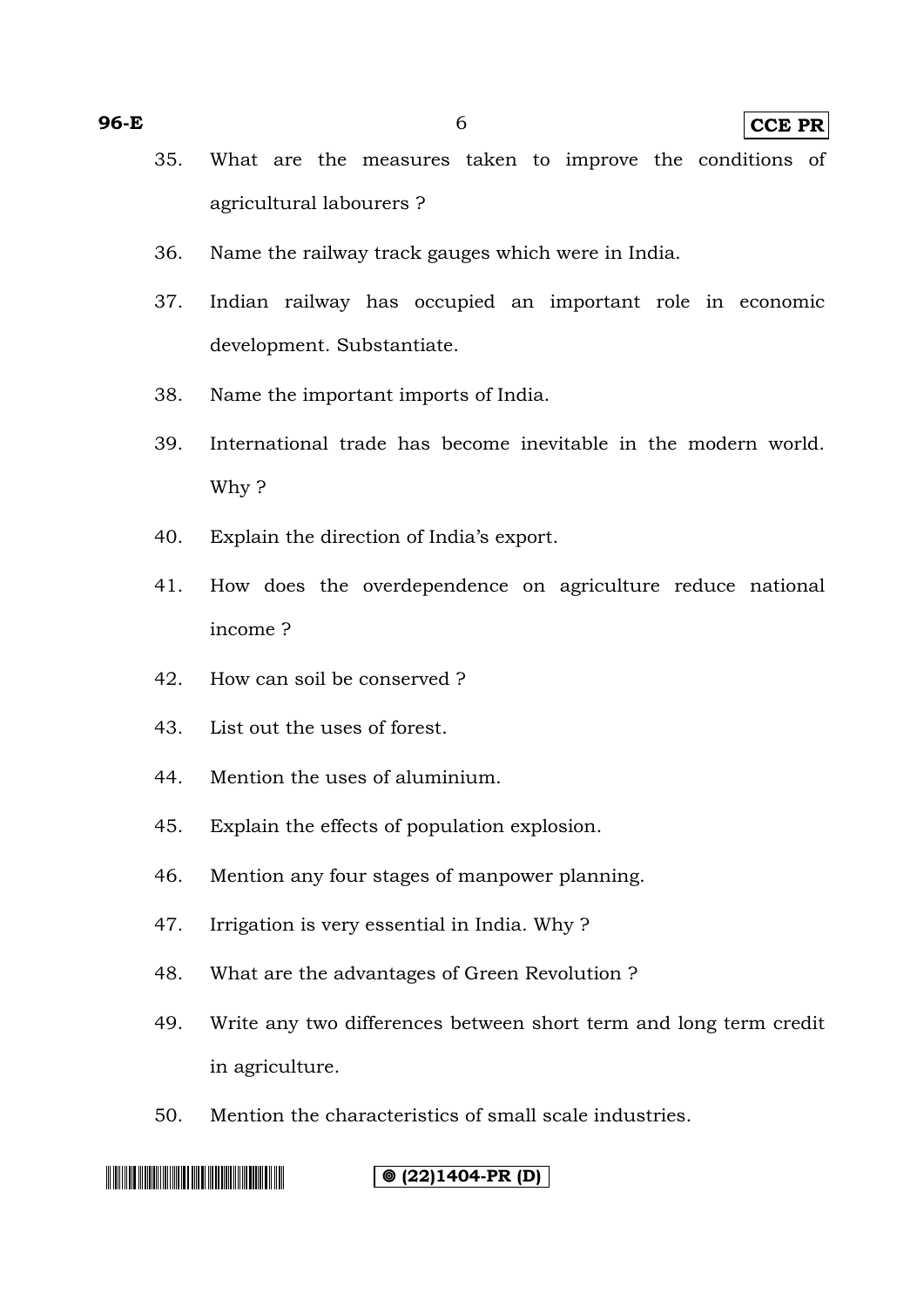#### **CCE PR** 7 **96-E**

 $6 \times 3 = 18$ 

- 51. What are the characteristics of developed countries ?
- 52. How is unemployment responsible for poverty ?
- 53. The role of human resources is very important in the economic development. How ?
- 54. What are the differences between Zamindari system and Ryotwari system ?
- 55. Mention the characteristics of agricultural labourers.
- 56. What are the functions of Reserve Bank of India ?
- VI. Answer the following question in about *eight* sentences :  $1 \times 4 = 4$ 
	- 57. Explain the importance of industries in economic development.

**(** $\odot$  (22)1404-PR (D)